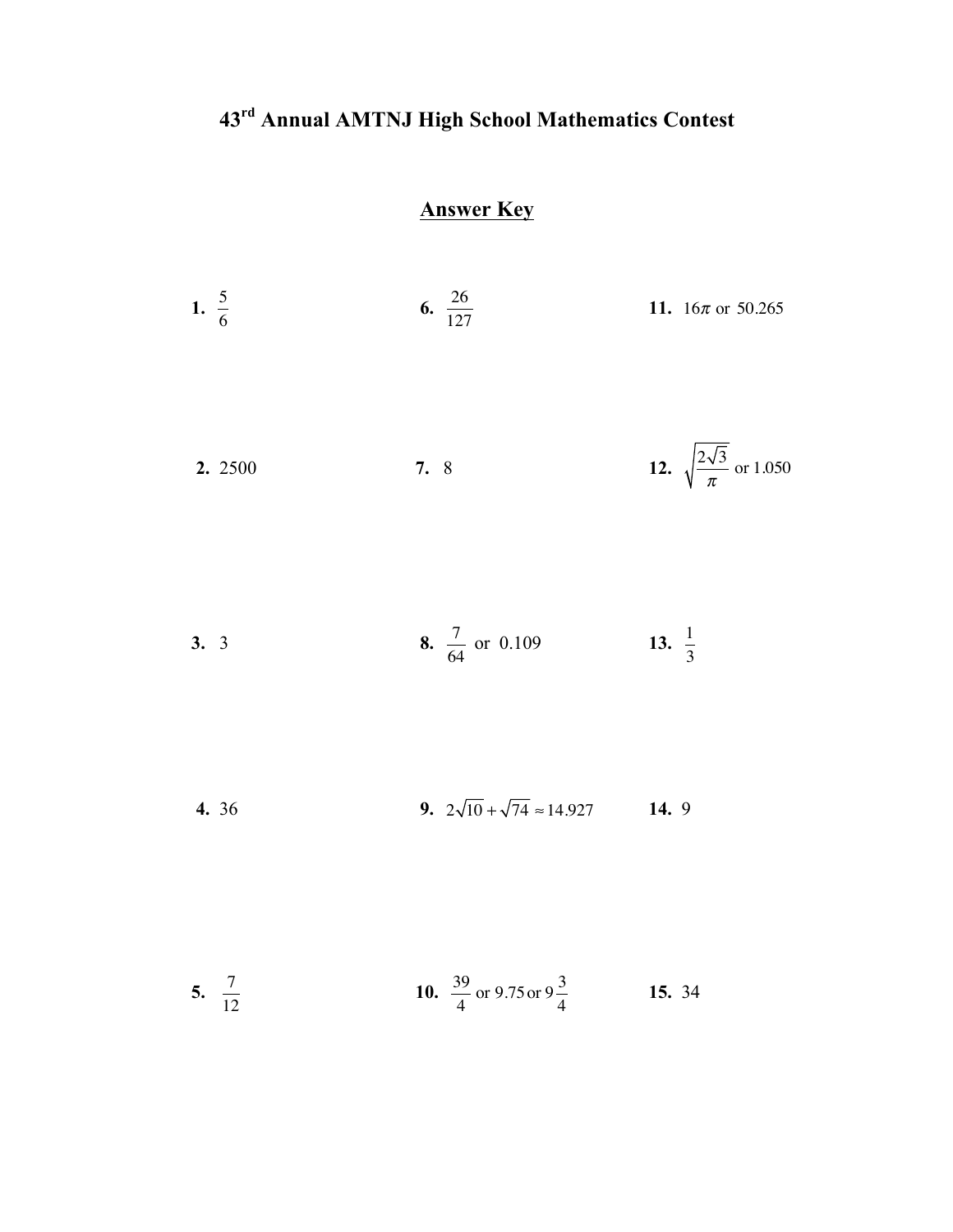1. Find the exact value of  $\frac{2^{2020} - 2^{2016}}{2^{2020} + 2^{2017}}$ . Write your answer in simplest form.

Solution: 
$$
\frac{2^{2020} - 2^{2016}}{2^{2020} + 2^{2017}} = \frac{2^{2016} (2^4 - 1)}{2^{2016} (2^4 + 2)} = \frac{15}{18} = \frac{5}{6}.
$$

2. In the sequence of shapes shown below, how many sides does the shape in stage 4 have?



Solution: Stage 0 has 4 sides; stage 1 has  $4(5) = 20$  sides; stage 2 has  $4(5)^2 = 100$  sides, ... and stage 4 has  $4(5)^4 = 2500$  sides.

3. 
$$
f(x) = \frac{1}{1 - \frac{1}{1 - \frac{1}{x}}}
$$
. Find  $|f(2) - f(4) + f(6)|$ .

Solution:  
\n
$$
f(x) = \frac{1}{1 - \frac{1}{1 - \frac{1}{x}}} = \frac{1}{1 - \frac{1}{1 - \frac{x}{x}}}
$$
\n
$$
= \frac{1}{1 - \frac{x}{x - 1}} = \frac{1}{1 - \frac{x}{x - 1}} = \frac{1}{1 - \frac{1}{1 - x}} = \frac{1}{1 - x} = 1 - x \Rightarrow |f(2) - f(4) + f(6)| = |-1 + 3 - 5| = 3.
$$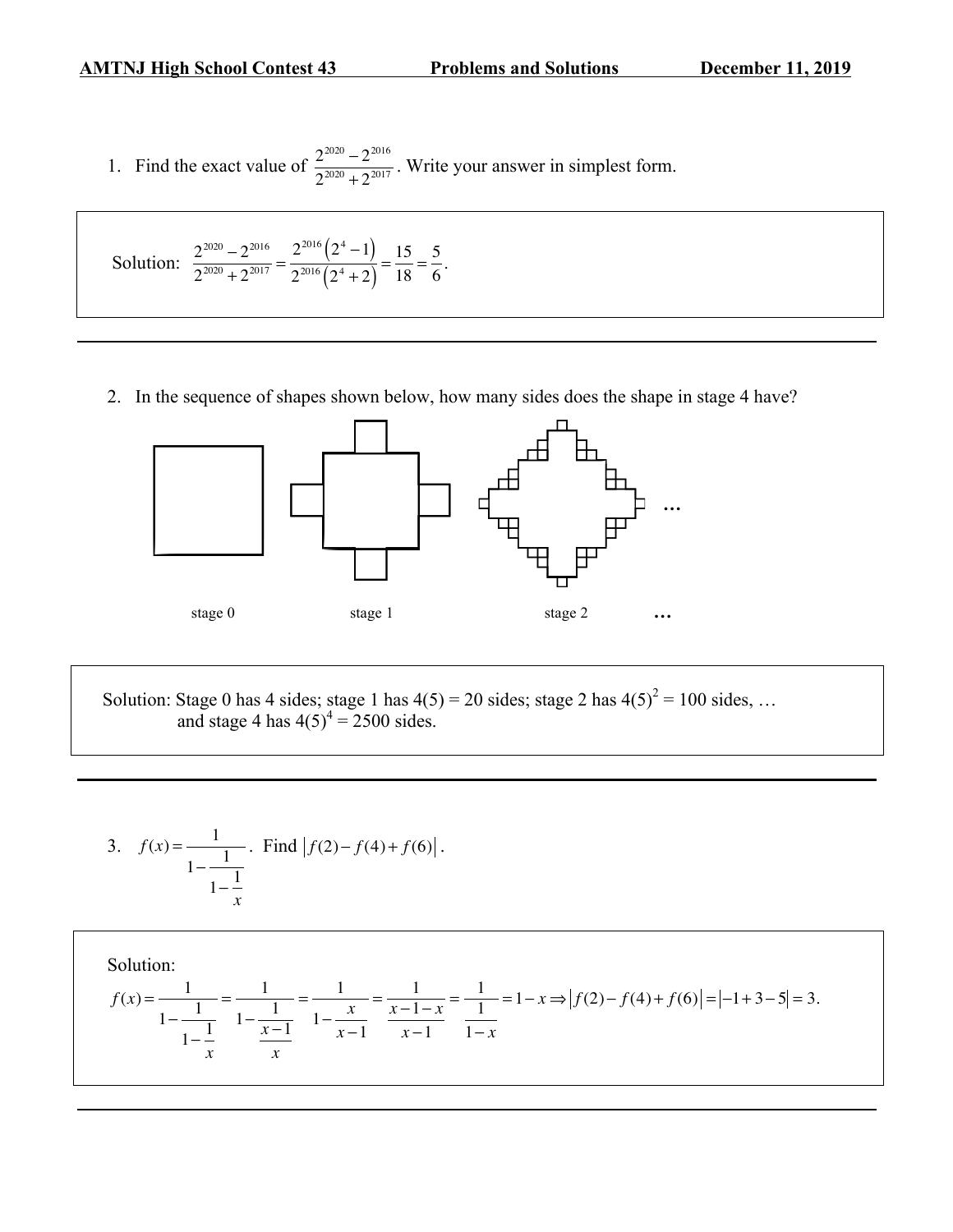4. Given the points *M* (0, 220) and *N*(*n*, 2020), where *n* is a positive integer. For how many values of *n* is the slope of *MN* an integer?

Solution: Slope of  $MN = \frac{1800}{n} = \frac{2^3 \cdot 3^2 \cdot 5^2}{n}$ , which is an integer when *n* is a (positive) divisor of 1800 =  $2^3 \cdot 3^2 \cdot 5^2$ . In all,  $2^3 \cdot 3^2 \cdot 5^2$  has  $4 \cdot 3 \cdot 3 = 36$  divisors  $\Rightarrow$  the slope is an integer for 36 values of *n*.

5. If the shading pattern in the top right quarter of the square continues indefinitely, what fraction of the square is shaded?



6. Let 
$$
f(x)=2-3x
$$
 and  $g(x)=\frac{1}{x+3}$ . Find the **exact value** of  $g(f(g(23)))$ .

Solution: 
$$
g(f(g(23))) = g\left(f\left(\frac{1}{26}\right)\right) = g\left(\frac{49}{26}\right) = \frac{26}{127}.
$$

7. The shaded area between two concentric circles with radii *r* and  $r - \sqrt{2}$  is  $2\pi + 6\pi\sqrt{2}$  square units. When the sum of the radii is written as  $a + \sqrt{b}$ , find  $a + b$ .



Solution: Area of the ring =  $\pi r^2 - \pi (r - \sqrt{2})^2 = 2\pi + 6\pi\sqrt{2} \Rightarrow 2\pi\sqrt{2} = 4 + 6\pi\sqrt{2} \Rightarrow r = \sqrt{2} + 3$ . ∴ The sum of the radii =  $6 + \sqrt{2} = a + \sqrt{b} \implies a + b = 8$ .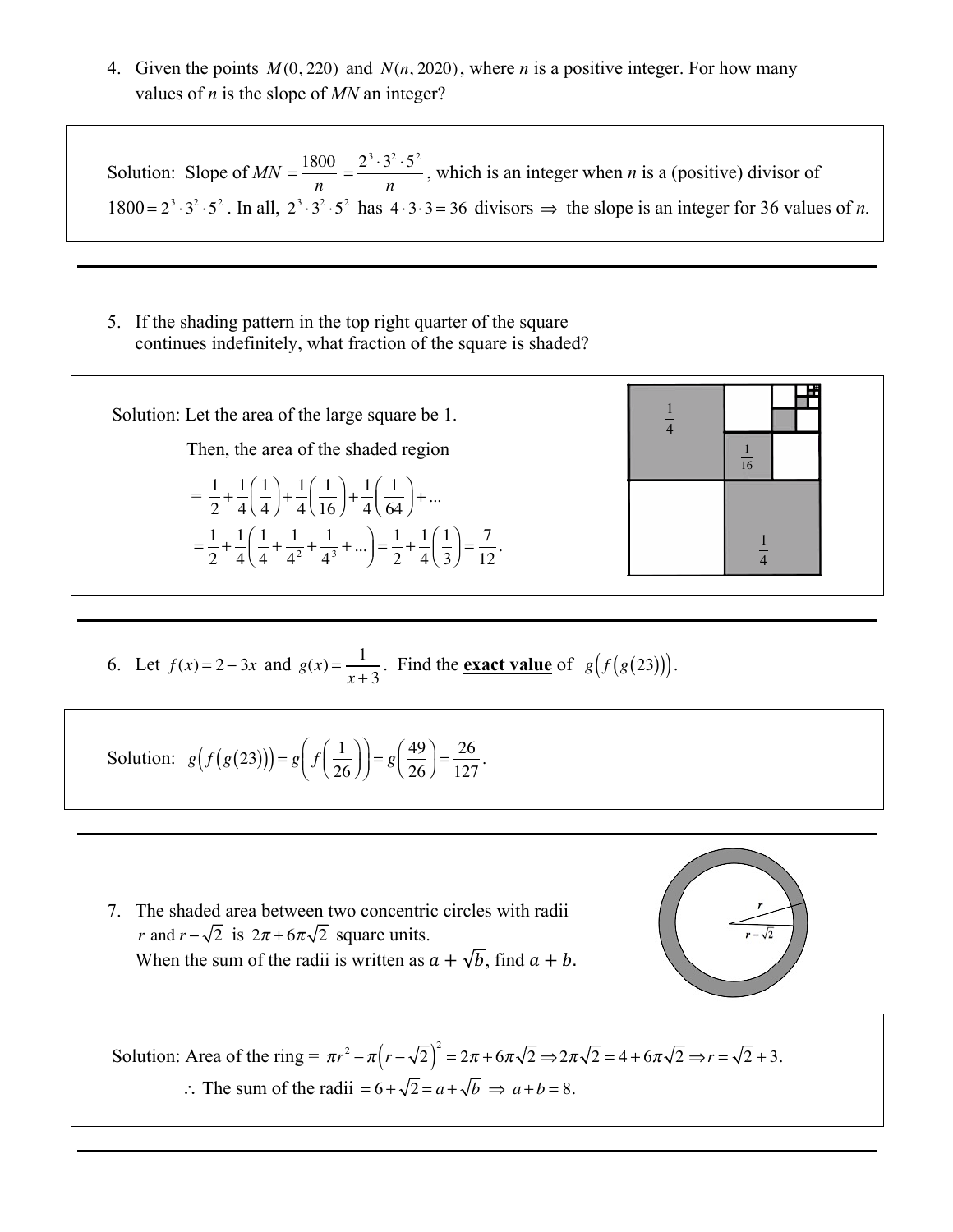8. The faces of two fair eight-sided dice are numbered 1 to 8. What is the probability of getting a sum of 8 when you roll the two dice once?

| Solution:                                                              |  |  |  |  |  |
|------------------------------------------------------------------------|--|--|--|--|--|
|                                                                        |  |  |  |  |  |
|                                                                        |  |  |  |  |  |
| Of the $8^2$ = 64 possible outcomes, only 7 show a sum of 8.           |  |  |  |  |  |
|                                                                        |  |  |  |  |  |
| ∴ The probability of getting a sum of 8 is $\frac{7}{64}$ , or ≈0.109. |  |  |  |  |  |
|                                                                        |  |  |  |  |  |
|                                                                        |  |  |  |  |  |
|                                                                        |  |  |  |  |  |

9. A robot needs to get from (0, 0) to (9, 11) on a gridded level field. The robot needs to avoid a square block that is on the field with its vertices at  $(2, 2)$ ,  $(6, 2)$ ,  $(2, 6)$  and  $(6, 6)$ . If the robot can move freely in any direction on the field, find the shortest distance the robot can travel to reach its destination.



10. For what value of *m* do the real solutions of  $x^2 - 8x + m = 0$  differ by 5?

Solution: If the solutions differ by 5, then, for the real solutions *a* and *a* + 5,  
\n
$$
(x-a)(x-(a+5)) = x^2 - 8x + m
$$
\n
$$
x^2 - x(a+5) - ax + a(a+5) = x^2 - 8x + m
$$
\n
$$
x^2 - (2a+5) + a(a+5) = x^2 - 8x + m
$$
\n
$$
2a+5=8 \Rightarrow a = \frac{3}{2}, \text{ and } a(a+5) = \frac{39}{4} = 9.75 = m
$$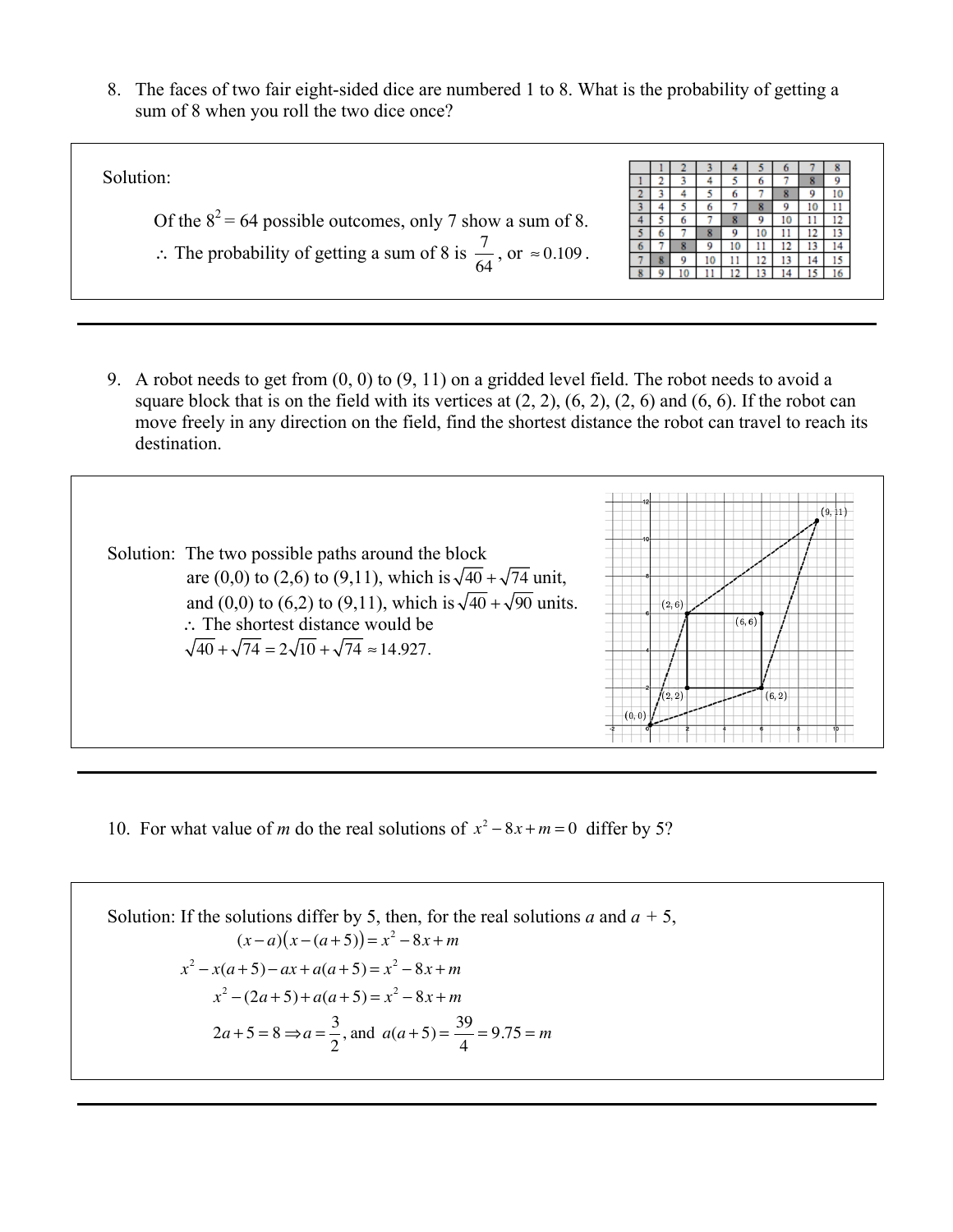11. A circle is inscribed in a sector of another circle with a radius of 12 units and a central angle of 60º. What is the area of the inscribed circle?





12. A regular hexagon and a circle have the same area. What is the ratio of the perimeter of the hexagon to the circumference of the circle?

Solution: The area of the hexagon with side 
$$
a = 6
$$
(area of equilateral triangle with side  $a = \frac{3\sqrt{3}}{2}a^2$ .  
\nThe area of the circle radius  $r = \pi r^2$ . 
$$
\frac{3\sqrt{3}}{2}a^2 = \pi r^2 \Rightarrow \frac{a^2}{r^2} = \frac{2\pi}{3\sqrt{3}} \Rightarrow \frac{a}{r} = \sqrt{\frac{2\pi}{3\sqrt{3}}}
$$
\n
$$
\Rightarrow \frac{\text{Perimeter of hexagon}}{\text{Circumference of circle}} = \frac{6a}{2\pi r} = \frac{3}{\pi} \sqrt{\frac{2\pi}{3\sqrt{3}}} = \sqrt{\frac{2\sqrt{3}}{\pi}} \approx 1.050
$$

13. Points *X* and *Y* are on a line segment *WZ* , with *Y* between *X* and *Z* as shown below.



Solution: Let 
$$
WZ = 1
$$
. Then,  $WX + XZ = 1$  and  $5WX = XZ \Rightarrow WX = \frac{1}{6}$  and  $XZ = \frac{5}{6}$ .  
\n $XZ = \frac{5}{6} \Rightarrow XY + YZ = \frac{5}{6}$ . Also,  $3XY = 2YZ \Rightarrow YZ = \frac{1}{2}$  and  $XY = \frac{1}{3}$ .  
\nThis means  $\frac{XY}{WZ} = \frac{1}{3}$  for any length WZ.